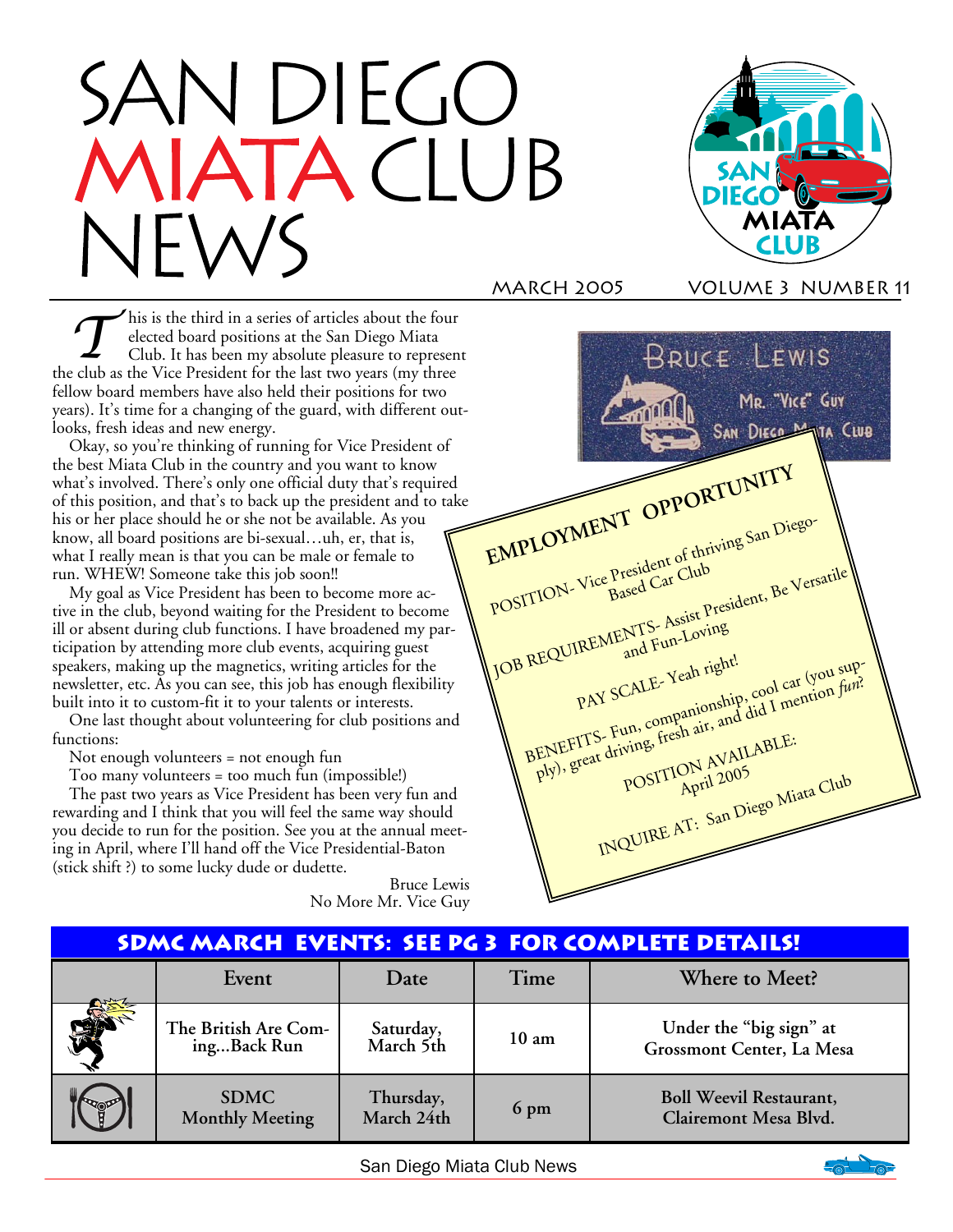## **Download Instructions SDMC Membership List**

C urrently approximately 94% of our<br>Internet. This capability allows you, as a club member, access to Yahoo groups. What's so special about Yahoo Groups? This gives us access to all the SDMC email, photo catalogs, and list information. On this site we offer club members a membership list that includes, name (both member and SO), phone number (this field is blank if you request it), car year, car color, license plate, and home city (NOT address or zip). This information is available to members ONLY! To access this information you MUST acquire (FREE!) a Yahoo Group account. Once you have this account setup do this:

1. Go to http://groups.yahoo.com/ (on left, top of screen you will see sign in section, logon here with name and password) note; most browsers will allow you to save this location with your password and login name. Bookmark this location and everything will be automatic after this point in time.

2. In the upper left corner you will see a section that says "My Groups." Put your cursor on SDMC-LIST and single click the left mouse button.

3. You are now on our group site. You can get to email, photos and other sources. In this case, look in the upper left section and place your cursor over "Database" and single click.

4. You are now in the Database section and you will see a list of available club databases. Single click on the desired database (most current as of this instruction is "July 2003 SDMC Membership Roster.")

5. You are now in the database and you will see a list of all club members. To sort (alphabetize by last name), single click on the field labeled "Last Name." You can sort on any other field you desire.

6. To print; single click on "Printable Report." On your browser go to "File" (upper left corner) and single click. This will drop a pull down menu of file functions. Near the bottom of the drop down menu you will see "Print." Single click this command.

7. A print menu will pop up giving you access to your printer controls (this presupposes that you have a printer hooked up to your computer).

Once your printer is configured to your liking, single click on the "OK" or "Print" button.

8. Voila! you now have 17 (or so) pages of the SDMC Membership Roster.

## **Newsletter Team**

EUNICE BAUMAN, Editor-in-Chief newsletter@sandiegomiataclub.org

LAURIE WAID, Layout Editor BRENDA KAY, Features Editor SCOTT LEWIS, Tech Editor STEVE WAID, Events Editor DYANNA SMITH Mailing Coordinator BARRY BILLINGSLEY, Ads Editor ROBIN FAIRCLOTH, Proof Reader

Digital copies provided by:



Banners Vehicle lettering Lobby display signs Window lettering **XEROX** copies Trade show

858-486-6771

13000 Danielson St., Suite G Poway, CA 92064 Fax 858-486-6779 signup7@aol.com

# **Mission statement**

 $\mathcal T$ he purpose of the club is to promote the enjoyment of, and enthusiasm for, one of the world's most exciting sports cars the Mazda Miata.

Owning and driving a Miata is one of life's great pleasures, and adding the company and camaraderie of<br>like-minded enthusiasts only enthusiasts only enhances the experience. Won't you join the fun as we enjoy the beauty of San Diego County from the seat of a very special little roadster?

## **Let's have fun driving our Miatas!**

The SAN DIEGO MIATA CLUB has established a dedicated World Wide Web Home Page at: www.sandiegomiataclub.org

Dedicated 24-hour voice message line: (619) 434-2007 P.O. Box 421506 San Diego CA 92142-1506

# **Board of Directors**

Executive Board President STEVE KENNISON (858) 271-8498 president@sandiegomiataclub.org

Vice President BRUCE LEWIS (619) 447-0930 vicepresident@sandiegomiataclub.org

**Secretary** SUE HINKLE (760) 735-9456 secretary@sandiegomiataclub.org

Treasurer ROZ SCOTT (760) 789-3872 treasurer@sandiegomiataclub.org

Administrative Board Membership LAURIE PATTON & JUDY RYAN (619) 434-2007 membership@sandiegomiataclub.org

Events Coordinator STEVE WAID (760) 432-0727 events@sandiegomiataclub.org

Club E-mail Postmaster BOB KLEEMAN postmaster@sandiegomiataclub.org

Webmaster DAN GARCIA webmaster@sandiegomiataclub.org

Club Regalia<br>VERONICA DIDIER regalia@sandiegomiataclub.org

**Newsletter** EUNICE BAUMAN (619) 449-4535 newsletter@sandiegomiataclub.org

To send e-mail to all members of the board: board@sandiegomiataclub.org

#### **Notices**

The SAN DIEGO MIATA CLUB is a nonprofit California corporation. The SAN DIEGO MIATA CLUB NEWS is the monthly newsletter of the SAN DIEGO MIATA CLUB. Use of articles or stories by other Miata clubs is hereby granted, provided proper credit is given.

Submissions to the newsletter are welcomed and encouraged. When possible, please e-mail your submissions to the newsletter editor. Submissions may also be mailed to the club's post office box.

Submission deadline is the 15th of each month. Editor reserves the right to edit all submissions.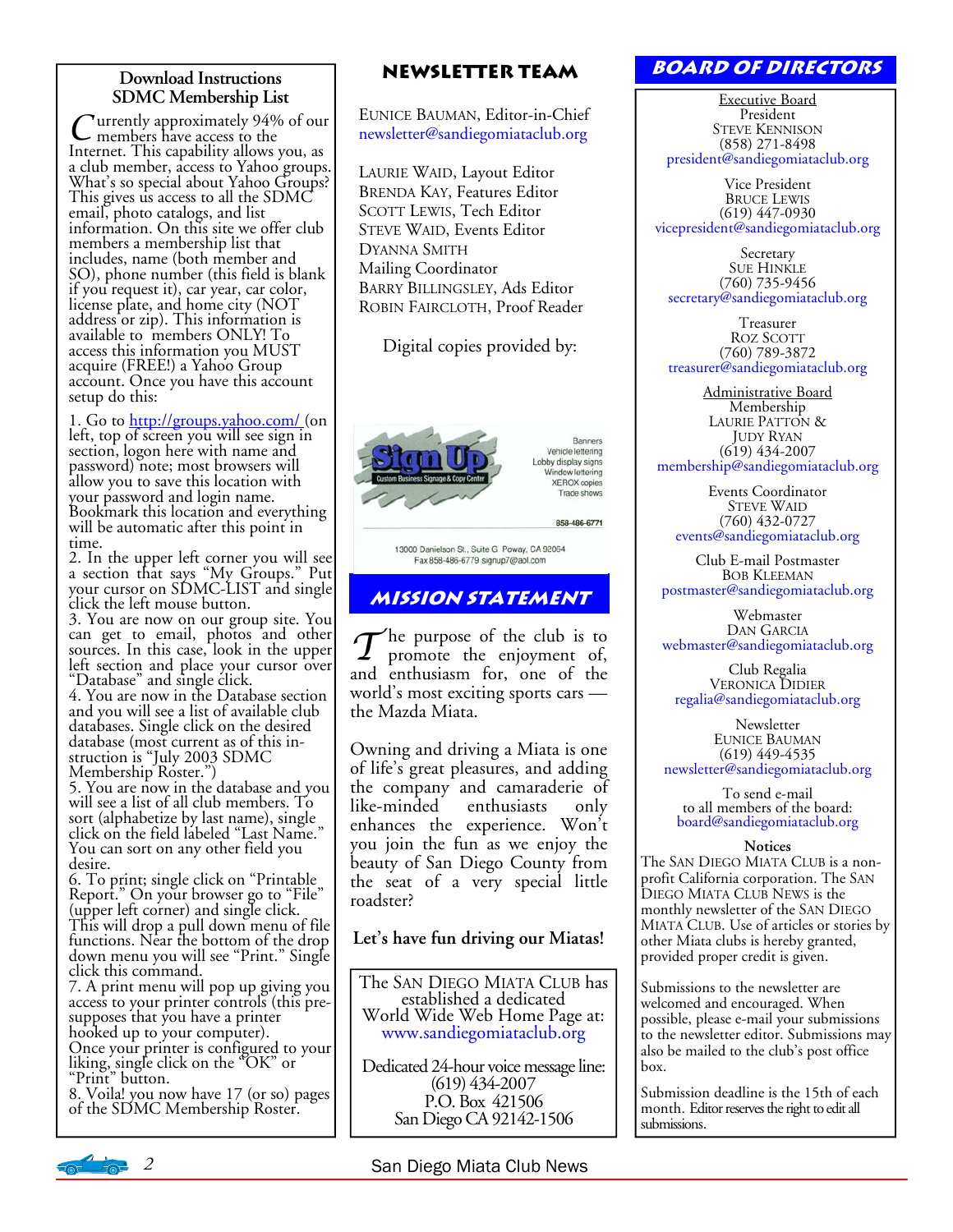# **COMING SDMC EVENT**

**The British Are Coming...Back" Run. Saturday, March 5 Driver's Meeting at 10:00 am Depart at 10:30 Meet at Grossmont Center Parking lot under the big sign** 



**We will end up at an English Pub** 

To honor the return of Tony and Julie

Healey. About a year ago Tony and Julie, from the UK, came to San Diego, rented a Miata and joined SDMC on a fun run. Well they are coming back. So, what would be better than honoring them upon their return. At least that is what Bob Pfieffer and Deb Ross think. They will be putting this run together and earning magnetics. Block this date out on your calendar.

**Monthly Meeting Thursday, March 24, 2004 6 PM at Boll Weevil**  9330 Clairemont Mesa Blvd. SD (858)571-6225

## **(meeting starts at 7 PM)**

This event is the single best way to meet your fellow club members, ask questions, and share stories. Come eat and chat with your Miata friends, then get the scoop on what's happening with the Club at 7 PM Don't miss the fun!!





**2005 SAN DIEGO MIATA CLUB ANNUAL MEETING** 

**Saturday, April 23rd San Diego Automotive Museum, Balboa Park Meeting begins at 10:30 am Lunch to follow (details to be announced!)** 



## **Cruisin' Grand Friday, April 1, 2005 6PM eat, 7 PM Cruise** Steve and Laurie Waid 760-432-0727 swaid@cox.net

Every Friday night from April through September, Escondido opens up Grand Avenue for cruising. On the first Friday of every month, San Diego Miata Club members meet at Tom's #23 at 6

pm to eat before leaving at 7 pm to cruise Grand. After taking Grand a couple of times we park and then walk Grand. You will



see Hot Rods, Street Rods, Muscle Cars, Restorations, Motorcycles and more. A fun "Blast from the Past." Tom's #23 is located on the Southwest corner of Centre City Parkway and 5<sup>th</sup> Street. Exit on Centre City Parkway from Interstate 15.

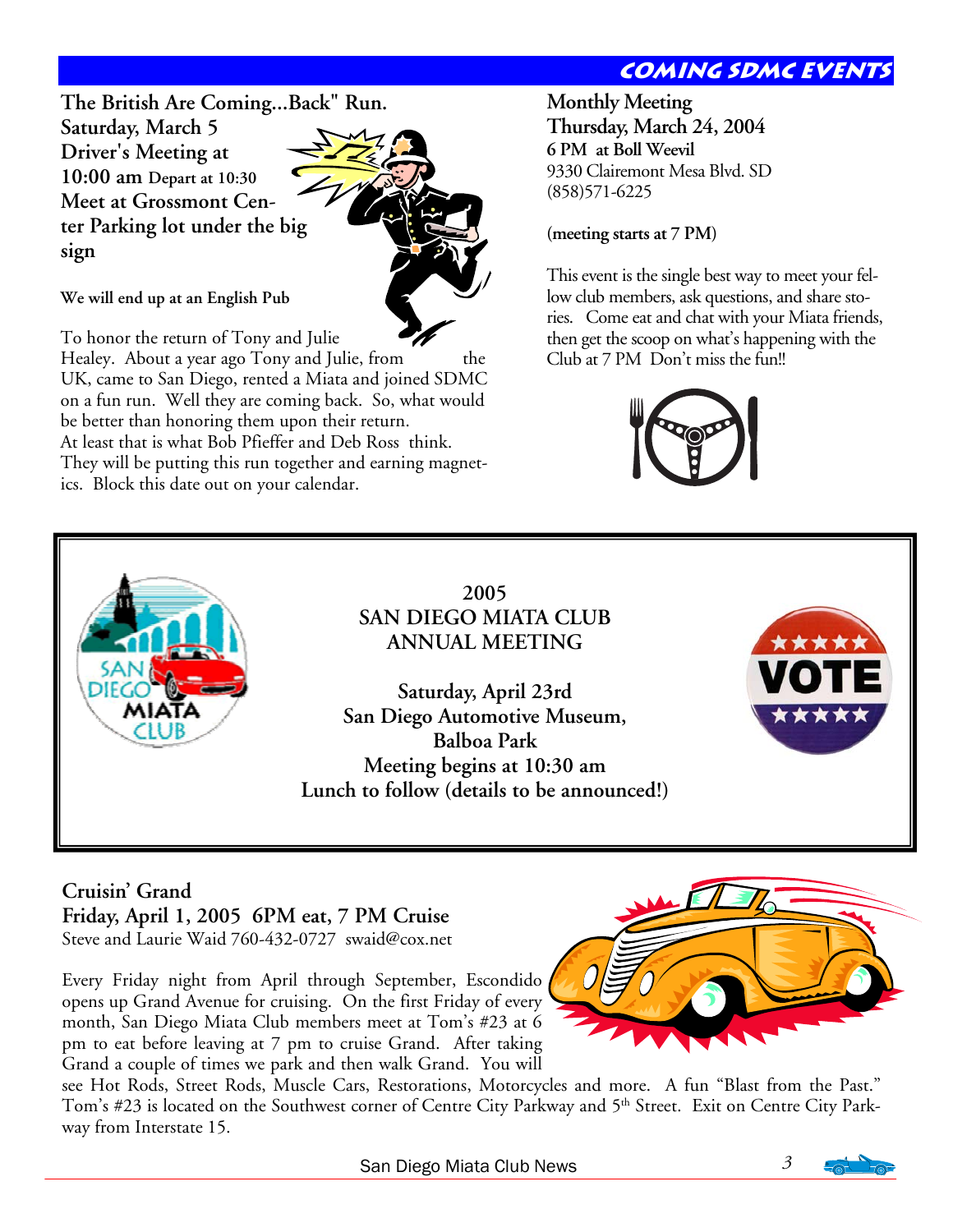# **coming sdmc events**

## **Puke-O-Rama 2004 Sunday, April 10, 2005**  Brunch 10 am, leave 11 am Leaders: Steve and Laurie Waid, swaid@cox.net or (760) 432-0727

 The Puke is an annual event to put smiles on the faces of the drivers. It also has proven to put an unsettled feeling in the stomach of the passenger. We drive the twistiest roads that we can find, back to back to back in a loop that starts and ends at Dalton's Roadhouse www.daltonsroadhouse.com . We have the opportunity to eat before and after we drive. The

Puke is always SOCALM friendly as it starts and ends in North San Diego County.

 The uniqueness of the Puke is that we break the cars into 5 smaller groups for the best driving experience. Two of the groups drive the route going one direction and the other 3 groups drive the route going the opposite way. It makes for a lot of waving along the way. The run leaders of each of the groups are experienced in leading runs and in leading the Puke.

 The Daffodil Group, lead by the lovely Laurie Waid, has been established for those whose driving desires seek a more leisurely pace allowing time to smell the daffodils which are in bloom in the mountains and around Julian. For those of you that have driven roads in San Diego County, you might recognize Couser Canyon, Lilac Road, Palomar Mountain West Grade (S6), Palomar Mountain East Grade(S7), Mesa Grande Road, Wynola Road, Old Julian Highway, Highland Valley Road, and our signature road...Engineer Road. There are more, but just come and experience them.

#### FAQS

- What do you have to do today? Nothing
- Do I need to register? No
- Do I need to bring money? Only if you plan to eat and have gas for your Miata.
- Do I need to do anything in advance of April 10th? I used to answer this with a no, until Dean Rudenaur came expecting to buy tires while we ate breakfast. Now I must say...check your tires before you come.
- Yes, commemorative and collectable Barf Bags will be provided again this year.

# **Search for Madonna 2005 Saturday, May 7-Monday, May 9, 2005**

 Spend 3 days searching for fun on the Central California Coast with fellow Miataphiles. We will be headquartered at the "one of a kind" Madonna Inn in San Luis Obispo for the 7th consecutive year.

 For those of you that have searched before, we will be doing a few things differently. In 2005, instead of having a banquet dinner on Saturday night at the Madonna Inn, we will be allowing a "free night" to dine anywhere. With Morro Bay a short drive away, and some wonderful opportunities in the downtown section of San Luis Obispo, there are lots of places to dine besides the unique Steak House dining room at the Madonna Inn http://www.madonnainn.com/steakhouse.html

Some of us are going to attempt to reserve the night tour at Hearst Castle which can only be done a certain number of days in advance. We will be helping those interested with the reservation timing.

 In addition, we will again have a Saturday afternoon "San Luis Obispo County get acquainted run", cruise to the Morro Bay car show on Sunday morning, experience a Sunday afternoon run put together by the locals, and have the "room hopping" evening where we get to see each others selections from the 109 unique rooms that the Madonna Inn has to offer.<br>This year, Laurie and I will be staying in the To become a Searcher, there are 4 easy steps. This year, Laurie and I will be staying in the

- 1. Go on-line to www.madonnainn.com and look through the 109 unique rooms. Make a selection of your top three choices (some may already be reserved).
- 2. Call the Madonna Inn, 800-543-9666, and ask for Barbara in group reservations. Mention Miata Club and then let her help you reserve your room.
- 3. Call or email Steve Waid at 760-432-0727, swaid@cox.net with your room name and number.
- 4. Sit back and wait for the "super-secret" emails to begin informing you of the details of one of the most fabulous 3 days you will ever have.

Don't wait to reserve. The longer you wait the more rooms will be reserved out from under you. The Miata Club has a block of rooms reserved, but you can reserve any room as long as it is available. Any questions? Just call or email Steve.







**5 San Diego Miata Club News**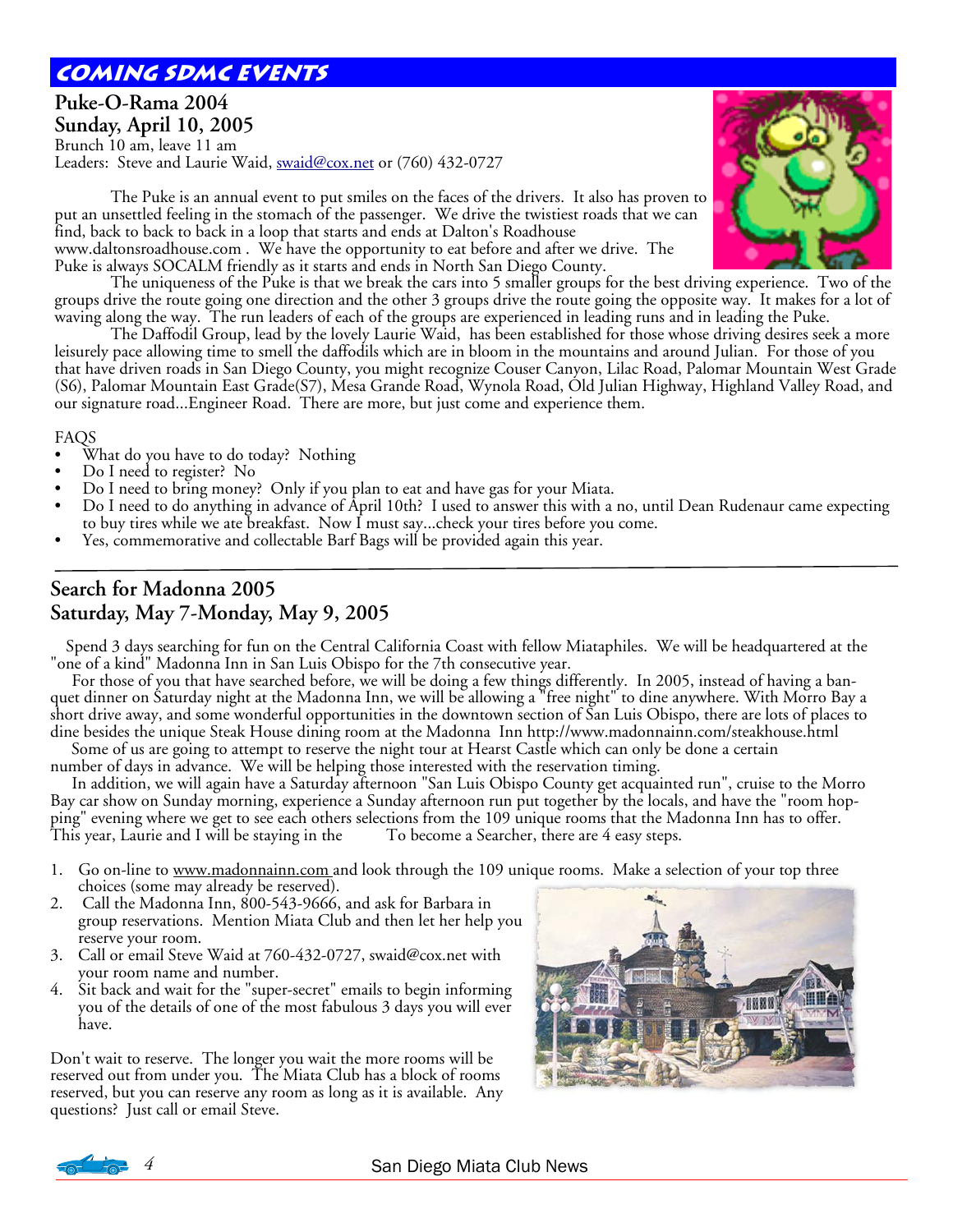# **Spring multi-club events**

## **Miata Performance Driving School March 25, 26 and 27, 2005**

Check your tires, put your helmet on and fasten your seat belt. The Miata Performance Driving School at Thunderhill Sports Park in Northern California is accepting registrations for the class of 2005. Now in its ninth year, the 2005 Miata Performance Driving School will again bring Miata owners from all over the country to Thunderhill to learn how to get the most from their Miata.

 The 2005 school will be held March 25, 26 and 27, 2005 at the Sport Car Club of America's Thunderhill track in Willows just off Highway 5, about an hour's drive north of Sacramento. The track has been the filming site for many car commercials, so you've probably seen it on TV. This course teaches Miata owners the basics of high speed driving, equipment, human limitations, proper steering techniques and lots of other skills necessary for safe performance driving.

 The weekend is packed with activities beginning on Friday with a dinner, followed by classroom style lectures and training from SCCA instructors. Saturday morning the action turns to the track with some more instruction, both in and out of the Miata. Most of Saturday and Sunday will be spent on the track with some time in between sessions to talk to fellow Miata owners and see some of the latest Miata accessories.

 For the second year in a row, Saturday night will feature a BBQ at the track. This dinner gives students and instructors the opportunity to talk over the day's activities.

"The entire goal of the weekend is to enable Miata owners to become better, more skillful drivers both on and off the track," said Ken Freeze, the event organizer.

 The class is limited to 80 students with from 40 to 45 instructors, making for a 2-to-1-instructor ratio, a ratio higher than driving schools costing thousands of dollars.

 There's nothing quite like having a Sport Car Club of America instructor right next to you as you drive lap after lap on a race course, helping you to learn just what you

and your Miata are really capable of.

 You can register via the Internet by going to the Miata Performance Driving School Web Site at www.teammiata.com/ thunderhill/school.htm. Fill out the online form, or download the PDF file and print it out and send it in with your check. If you don't have Internet access, send a self addressed, stamped envelope to: Ken Freeze, Miata School, 1521 Ridgewood Dr., Martinez, CA., 94553 and a complete packet will be sent to you. But hurry, the past two years the class was full by the first of December so don't wait until its too late and have to wait until 2006.

 Come join us for a weekend of learning, while having a lot of

fun, as you drive on the Thunderhill track with SCCA instructors and fellow Miata enthusiasts. At \$400 it's the best accessory you can add to your Miata and have fun





## **Welcome to our new Regalia Gals!**

*VERONICA DIDIER* will continue to help, with the assistance of *LINDA PAYNE* and *SANDRA BOELTER*. Please see them at the monthly meetings to see the array of SDMC merchandise available. Wear your Club Colors! New items arriving. Club hats, visors, sweatshirts and tee shirts make wonderful gifts! Pens, key chains, cap holders, club pins, decals. Lots of things to support your Club.

## **Sequoia/Kings Canyon National Parks Tour April 22 (Friday) 9 AM**

#### **PLACE: The River Inn**

 45176 Sierra Drive Three Rivers 800.793.7309 **CONTACT(S):** Bill Bryant 909.598.7035 W 909.437.7492 C **DESCRIPTION:**

This is a **3** day event. April 22-24, 2005 Everybody will make it to the Inn on his or her own Friday Afternoon/Evening. We will begin the run at 9:00 Am on Saturday from the Inn. After rooms at the Inn include a a morning of driving on some twisties outside the parks we will enter the North entrance and head to Cedar Grove for lunch. After lunch we will travel some of the back roads in the parks, with a cou-

ple of stops for sightseeing opportunities. Eventually we will make our way back to the Inn where we will rest up for dinner. Dinner will be at a local steakhouse in Three Rivers. On Sunday Morning we will return to the park for some more sightseeing.

 The River Inn Guest Rooms are warm and inviting, decorated in the botanical colors of the area, with artwork depicting scenes of the river and mountains. Relax outside your room at your own bistro table with a breathtaking view of the foothill peaks rising to meet the great Sierra Nevada Divide and the boundaries of Sequoia National Park. All April 4 at which time they will be re-

**"BREAKFAST IN A BAG"** *delivered to your doorstep each morning*. Watch the sunset and the stars come out in the warm twilight air. Barbeque your dinner while you enjoy the view from our shady park area. I have blocked the whole Inn for **SOCALM** that weekend, but will have to release any unreserved rooms by **April 1**, so get your reservation in early.

 The cost of rooms will be **\$99.00** per night. (below their

AAA rate) At present all 10 rooms are blocked under SOCALM and **the Group Code # is: 04058P**.

 The Rooms are being held until leased for general bookings.

 There are also 4 riverside cabins available, but not blocked Call **Laura** at **1-800 793-7309** or **1-559-561-4367** to make reservations. For more information go to http://www.the-riverinn.com/

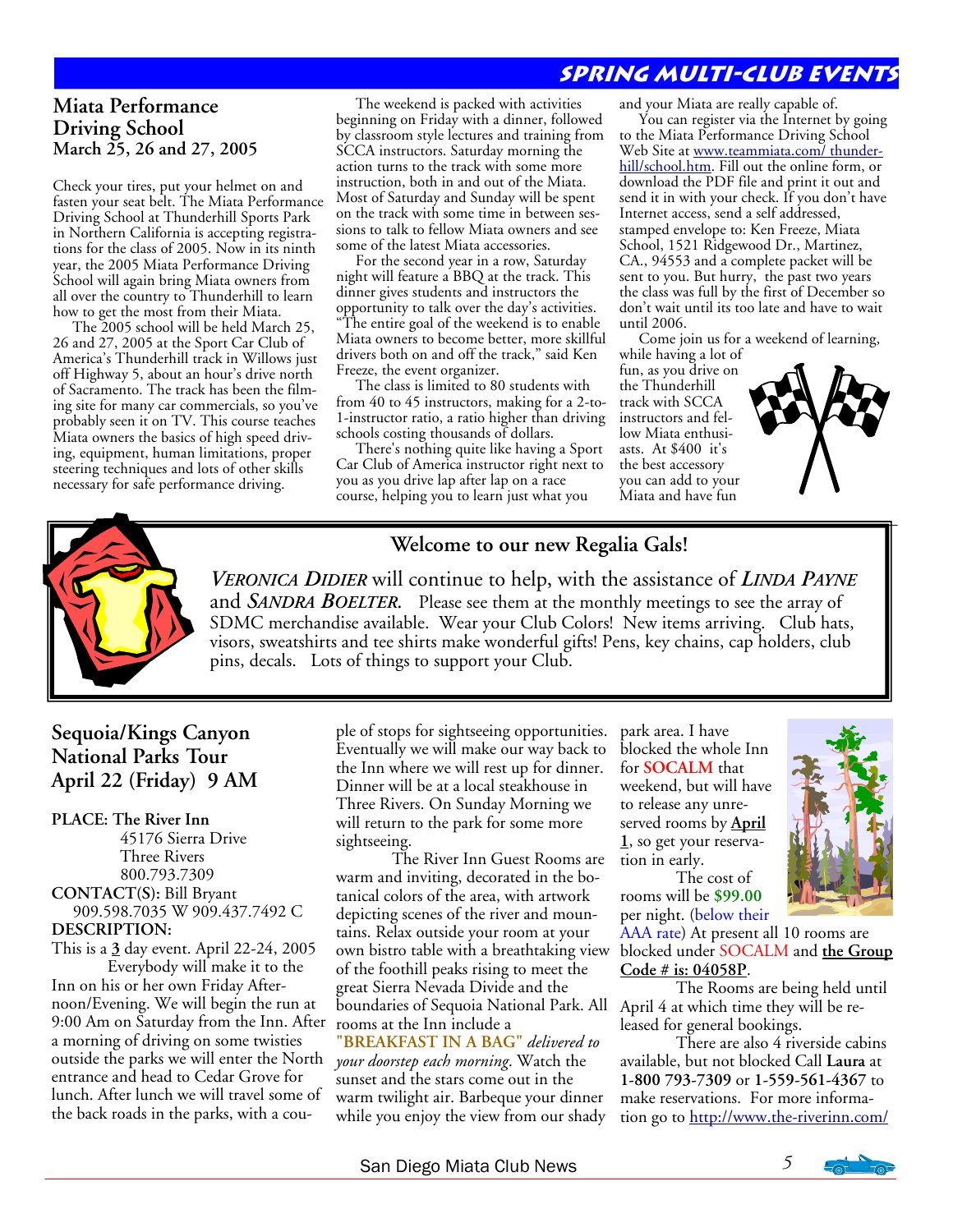# **membership information—judy ryan & laurie patton**

## **New Members**

 **As of February 12, 2005 there are 296 memberships (108 single, 188 dual) and a total of 483 members.** 

*Welcome to our newest members (since last newsletter): (11)* 

Monique and Thomas Dykstra Encinitas 1996 Red

Milton and Elaine Lopez San Diego 1997 Teal

Paul and Michele Luna Carlsbad 2001 Black

Chris Mahoney La Jolla 1992 Red

Doc Robert McAllister Santee 1995 Red

Pat and Shirley McGuire Bonita 1997 Green

Kelley Raymond San Diego 2004 Black

Tony Sanchez and Aaron Smith San Diego 1990 Mariner Blue

Mike and Karen Stiles San Diego 1997 Starlight Blue

Gary Tulypan Menifee 1997 Montego

Christopher and Beverly Turner La Mesa 1997 Montego Blue

## **Membership Statistics**

Memberships by Miata Color:

 84 Red 43 White 26 Black 22 Silver 14 Titanium 12 Montego Blue 10 Emerald Green 10 Yellow 9 Sapphire Blue 8 Mariner Blue 7 Mahogany 6 BRG 6 Twilight Blue 6 Crystal Blue 5 Starlight Blue 4 Laguna Blue 4 Midnight Blue 4 Strato Blue 3 Marina Green 2 Garnet 2 Splash Green 2 Merlot 1 Evolution Orange 1 Laser Blue 4 Unreported

**Renewing members (since last newsletter)**

**Renewing members (since last newsletter): (10)** 

Gary & Betty Butterfield

Sal & Geri Causarano

Chauncy Christopher

Veronica & Dennis Didier

Julie & Ted Hoyt

Andy Kearl & Beata Jedrzejczak

Bill Knepper

Sue & Randy Patterson

John Robbins

Milton Turner



# Your Name Here

# **Badges?**

 ${\mathcal H}$  ave you wondered how to get those nifty engraved plastic name badges that have been turning up on members at the latest events? They are available for a mere \$6.50 each, including shipping to your home, from VICKY KRUEGER. You will need to give her cash up front, as the badges need to be paid for in advance. Lots of colors are available to match your Miata. See Vicky at a monthly meeting or email her at vicky@teamvoodoo.com.

## *6* San Diego Miata Club News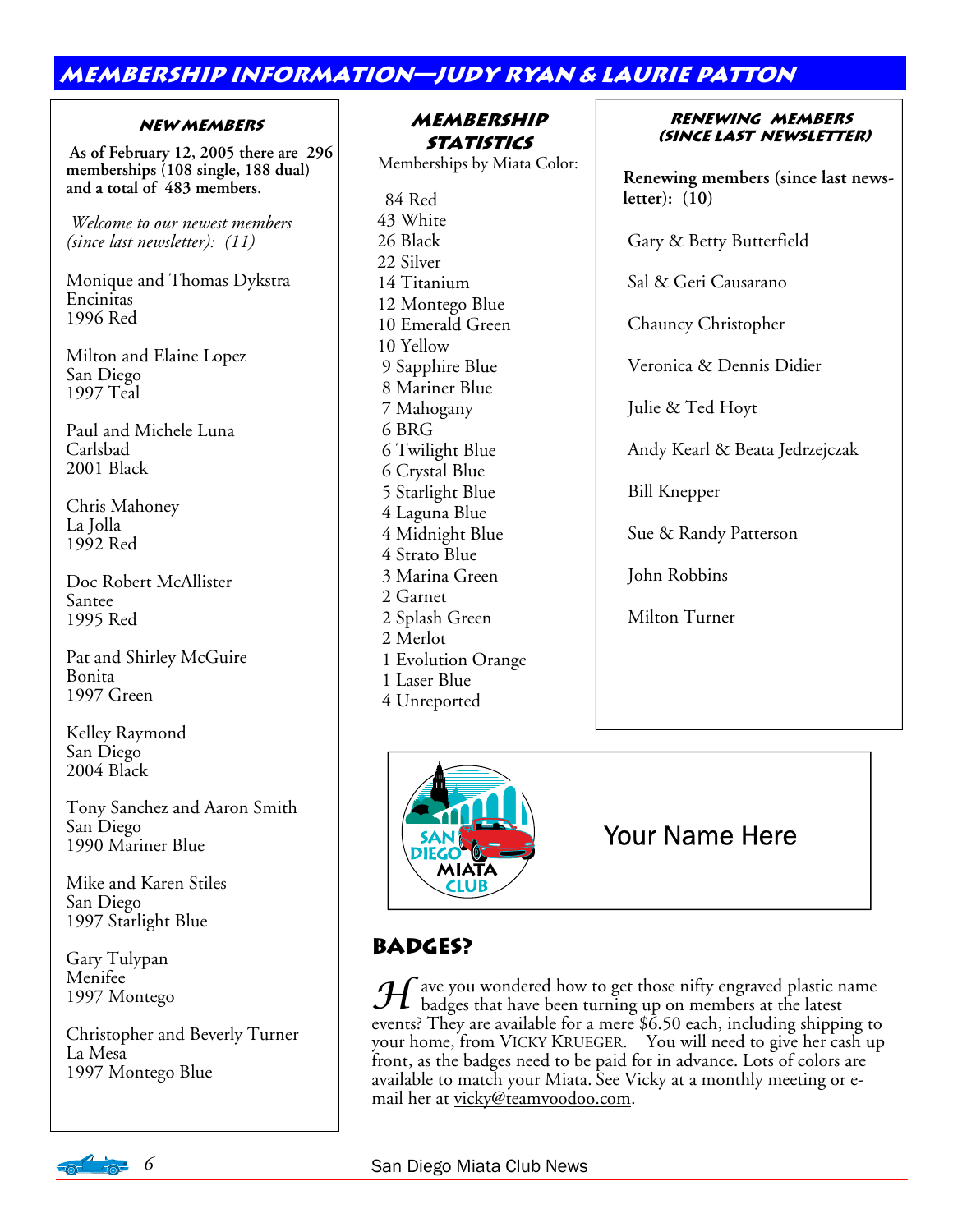# **San Diego City Tour—new avenues—by bruce lewis**

W ebsters describes the word "unique" as- 1. one and only 2. different from all the others 3. singular;<br>That being said, I can truly say that Steve and Laurie Waid's City Tour on Saturday, February 19th<br>That being said, I unusual; extraordinary; rare. was "UNIQUE"

 The Waids threw out the rule book on this one- no run leader, no sweep, no queue ups, no CB Radio instructions, no waiting for stragglers. What we did get when we arrived at Westfield's North County Fair Mall, was run instructions with a "twist", (sorry, no twisties!). The run consisted of four stops- 1. San Diego Auto Museum, 2. Old Town, 3. Mount Soledad, 4. Back to North County Fair. The run instructions had mileages and turns but the difference in this run was that it was "totally freestyle". Everyone was free to make their way to the next stop as small groups, or independently. You could follow the run instructions or do your "own thing" to get to the next stop. The run instructions had a departure time listed for each stop, so that you knew when the "reunited" group would be charging off to the next destination. Trying to lead a group of 15 or more cars through busy city streets, is like a mother duck trying to keep all of her ducklings together when there is a storm on the lake. Miatas, like ducklings get scattered all over the place! The beauty of the Waid's run is that there was no "mother duck", and every one could work their way through traffic and arrive at the next destination. The run was totally suited for its environment!

 So how did it work out? - It went great, everyone made it to the next destination without any problems. After the Auto Museum, Old Town was our lunch stop and once again everyone was "free" to park and eat wherever and then leave at the prescribed time for Mount Soledad where the view was splendid. The only down side to the run was the rain, but that seems to come standard with our runs lately, I wonder if it's drier in Seattle? There was one brave soul,(fool?) in a 10AE that went top down for most of the run....Hey- all you have to do is keep it over 45 MPH... Right??

 I liked this run because it showed that you don't have to stick to the same run format. You can custom tailor the run to the conditions on the run. I know that there are a lot of creative people in this club.. got any ideas ?? Kudos to Steve and Laurie for a creative run and a nice day!





San Diego Miata Club News *7* 

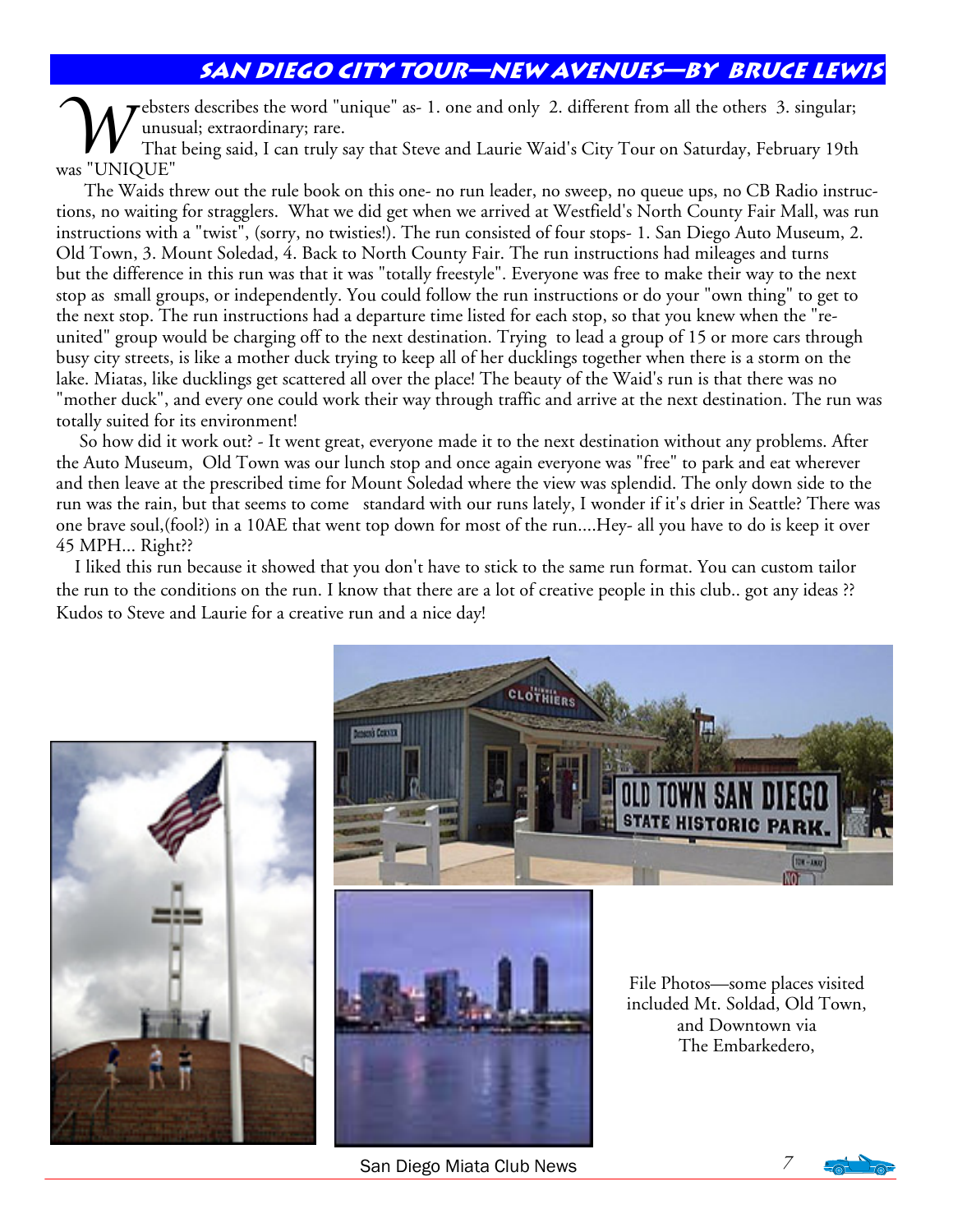# **Tech news— by scott lewis**

**CHC** ello once again dear Miata friends<br>As most of you are aware that ther<br>many San Diego Miata Club members invol As most of you are aware that there are many San Diego Miata Club members involved in the San Diego autocross Solo2 competitions. I know that not everyone is interested in performance driving of this scale with their Miata. Yet again, the Miata is constantly the most common vehicle at most Solo2 events.

What is Solo2 you ask? Even if you didn't ask, I will remind you. Solo is the SCCA brand name for autocross competition. Solo2 events are driving skill contests that emphasize the driver's ability and the car's handling characteristics. This is accomplished by driving a course that is designated by traffic cones on a low hazard location, such as a parking lot or inactive airstrip. While speeds are



no greater than those normally encountered in legal highway driving, the combination of concentration and car feedback creates an adrenaline pumping experience. It is like being in a movie chase scene, only you are holding onto the steering wheel instead of a box of popcorn!

With that said, I would now like to congratulate the San Diego Miata Club 2004 San Diego Region SCCA Solo2 champions.

I apologize if I forgot anyone. This is just off the top of my head.

- Larry Dennstedt. A great competitor and friend. 2004 class champion.
- → JT Holland. Dedicated, championship repeat winner. 2004 class champion.
- Mike Heinitz. Fast, stealthy, always there, knowledgeable. 2004 class champion.

I know there are also many, many more of us that enjoy Solo2 events with our Miatas and even more of you that enjoy making a run thru the twisties on our favorite backcountry roads. We have been brought together by our love for a sportscar. You are the most dedicated people I have ever had the pleasure to be associated with.

So...Enjoy the twisties and the tracks. Your Miata does.

As for me...I lost the championship by a mere three points. But, guess what? I'm baaaaaack.

# **Scca autocross—san Diego region results**

**Results from Autocross Sunday, Feb. 13th:** 

**E Stock class** Daryled Bristol 5th Carol Schwartz 6th Jeff King 10th

**Novice C stock class**  Daniel Garcia 3rd

**Street Modified class**  Michael Heinitz 4th

**B Modified class**  Larry Dennstedt 1st Don Bair 2nd

**IS2 class**  Robert Holland 1st Steve Waid 3rd Joe Moore 5th

 $\sqrt{2}$ 



*8* San Diego Miata Club News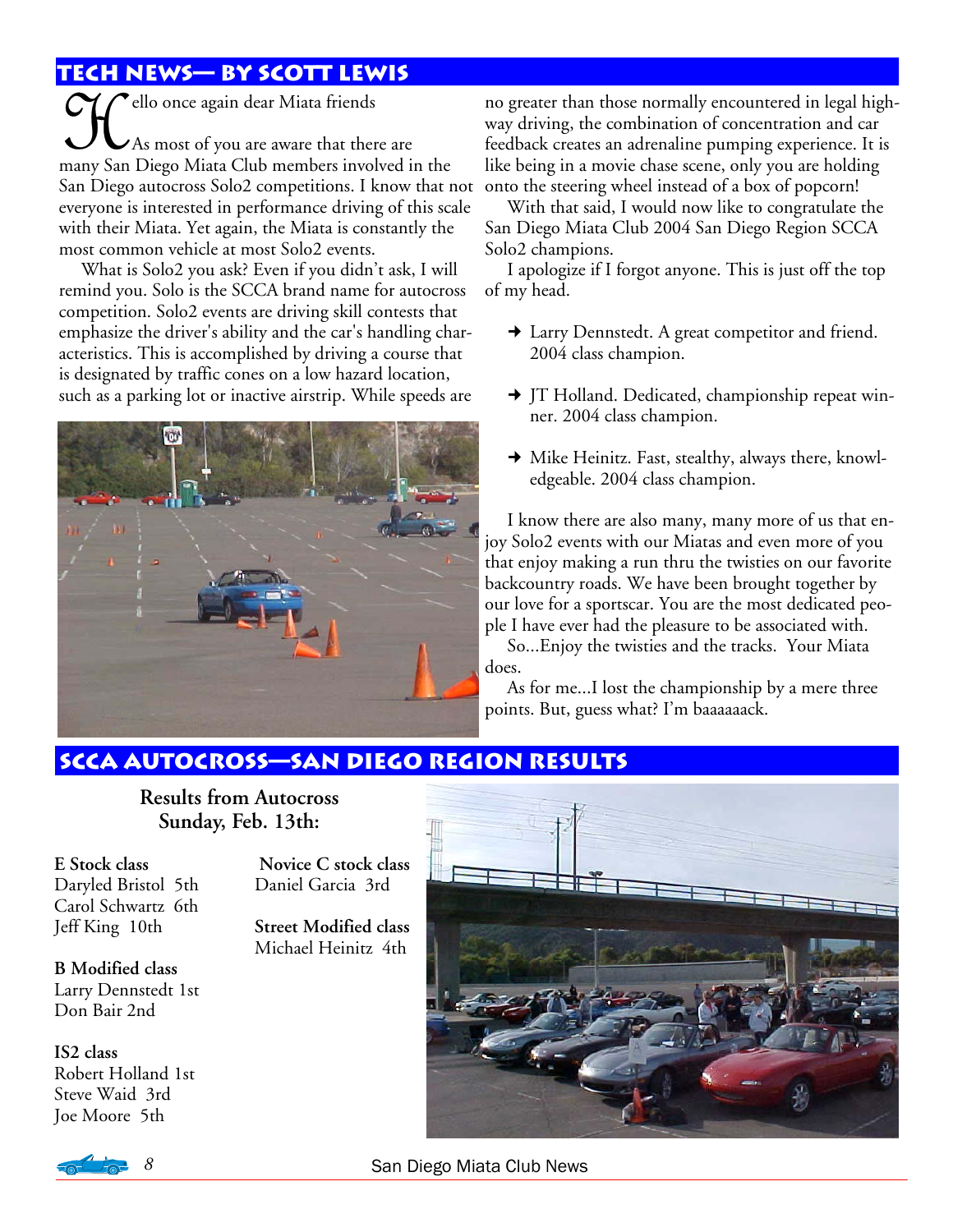# **Post Partum Miata—by tom sprague**

o, folks have been asking, what is it like to be Miata-less after driving your Silver 90 for 14 years?

 It had been the only car in my arsenal since the first year the little beauty was introduced. But then the vagaries of life dictated a change late last year. And so things became more sedate with a four-door, V-6 automobile with the top permanently attached.

 This is the first time I had anything other than a convertible for 30 years, and not shifting has taken a bit of getting used to. I still drive with a hand on the gearshift knob, but that is really for old time's sake and has nothing to do with vehicle operation.

 There are some plusses in the bigger cars. Huge trucks on the freeway don't blow me sideways, and there is a lot of engine power to make quick moves. And it certainly is easier to take guests to the movies, to dinner or the airport.



 I especially wince when driving by gas stations, remembering the great mileage with regular gas and extremely low maintenance with the Miata. Not true with my current machine.

 But, ah the Miata. Each time I pass one on the highway I still give a friendly wave, and the other drivers must wonder who the heck I am. When I see a well maintained Miata, and especially the newer models, I get a twang in my stomach and wonder if I made the right move.

 When the sun is shining brightly and the open road beckons, I wonder even more. On the other hand, when it is raining I don't have to ponder about how hard it must rain before I put up the top. And if it is cold in the morning, I don't have to bundle up to avoid the top-down driving chill.

 In sum, I guess it was the right thing to do. But the eat, drive, eat memories are still vibrant, and the folks who helped me so much on tech days can never be replaced.

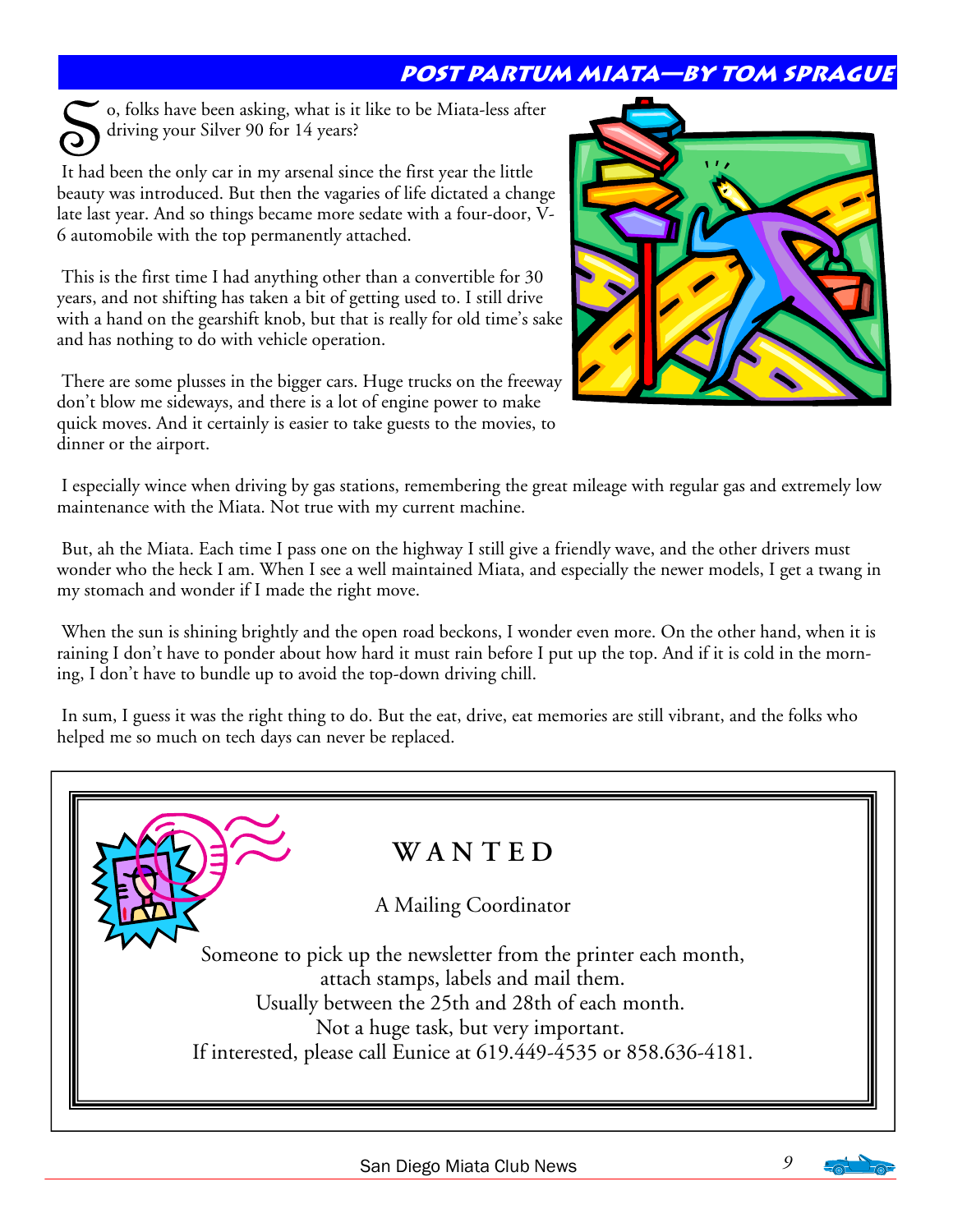# **Member profile—wally stevens**

W y interest in cars began as I watched races at Elkhart Lake , Wisconsin. I was always im-<br>
"300". In my naivety. I thought that was miles per hour Elkhart Lake ,Wisconsin. I was always impressed with those Italian cars that could go "300". In my naivety, I thought that was miles per hour. At the time I had two dreams: get one and some day drive the track at Elkhart Lake.

 I achieved both goals. I obtained my SCCA national license and drove in the June Sprints at Elkhart Lake. Also drove Riverside, PIR and a bunch of others, ending up in Atlanta for the SCCA runoffs. I drove a B/P Vette for a while and then Austin Healy Sprites.

 The second dream was owning the Ferrari. Actually it was a 1973 Dino that I drove for several years. I have also enjoyed driving a V-12 Jaguar XKE, a Pantera, a 911 and numerous other British oil-leakers. Sold the last TR-4 in 1992 and purchased the 1990 Miata that I still drive. Recently I made an addition to the stable with a 92 yellow. My larger car is a PT Cruiser, which is great for those trips to Home Depot (where they know me as WallyWorld.)

 WallyWorld is my 1928 home in Golden Hill where I hang out with my cat. I'm restoring the house, but the garage is of particular interest as I have made a hobby out of restoring and parting out Miatas. So far I have a 99 restoration that is still on the road participating in SDMC events plus three others that I saved from the dreaded crusher. I've parted out 15 or so--unfortunately it doesn't take much to total a Miata. When completed, the garage under the house will hold five cars. Although the PT Cruiser and other Miatas are in the upper garage or under car covers, I'm sure the neighbors appreciate it when my driveway is again clear.

 Driving the twisties and traveling to interesting places and other events with SDMC and SOCALM is a joy in the Miata. Places I like are Catalina, the Pageant of Artsplash a 2 day festival in Carlsbad. the Masters at Laguna Beach, Monterey, Big Sur and other California places of interest.

 I also enjoy "wrenching" on the Miata. So far it has had a supercharger, later changed to an FMII turbo, a six speed, then back to a 5, and various suspension modifications and the all-important roll bar. It's now on 205,000 miles and still purring.

 As a member of the San Diego Cinema Society I enjoy watching a variety of movies. As a part of this venue I auditioned for a movie that will be filmed in San Diego. Much to my surprise I was selected for a small, but critical role. My scenes are all significant to the plot and I'll get to see what it takes to make a movie from behind the curtain.



Wally Stevens

 Another interest that I became involved with about 5 years ago was doing chalk drawings on the street in Little Italy during their weekend festival. Having had so much fun there I also participated in doing chalk art at

 When I am not playing with cars or making movies I run my commercial real estate appraisal office. I specialize in doing downtown/Gaslamp properties.

 I am a certified car junky and enjoy the camaraderie of the club. It's more than a car club. SDMC as well as SOCALM enabled me to make many lasting friendships. Many members have told me that the car has been a catalyst for socializing. While I may covet some other cars, I'll always have the Miata to continue the fun I've had since becoming involved in the clubs. Soon another "Twilight", a Puke, the Madonna, Coronado Races, Monterey with Miatas and those Tech Days.

And the beat goes on…..

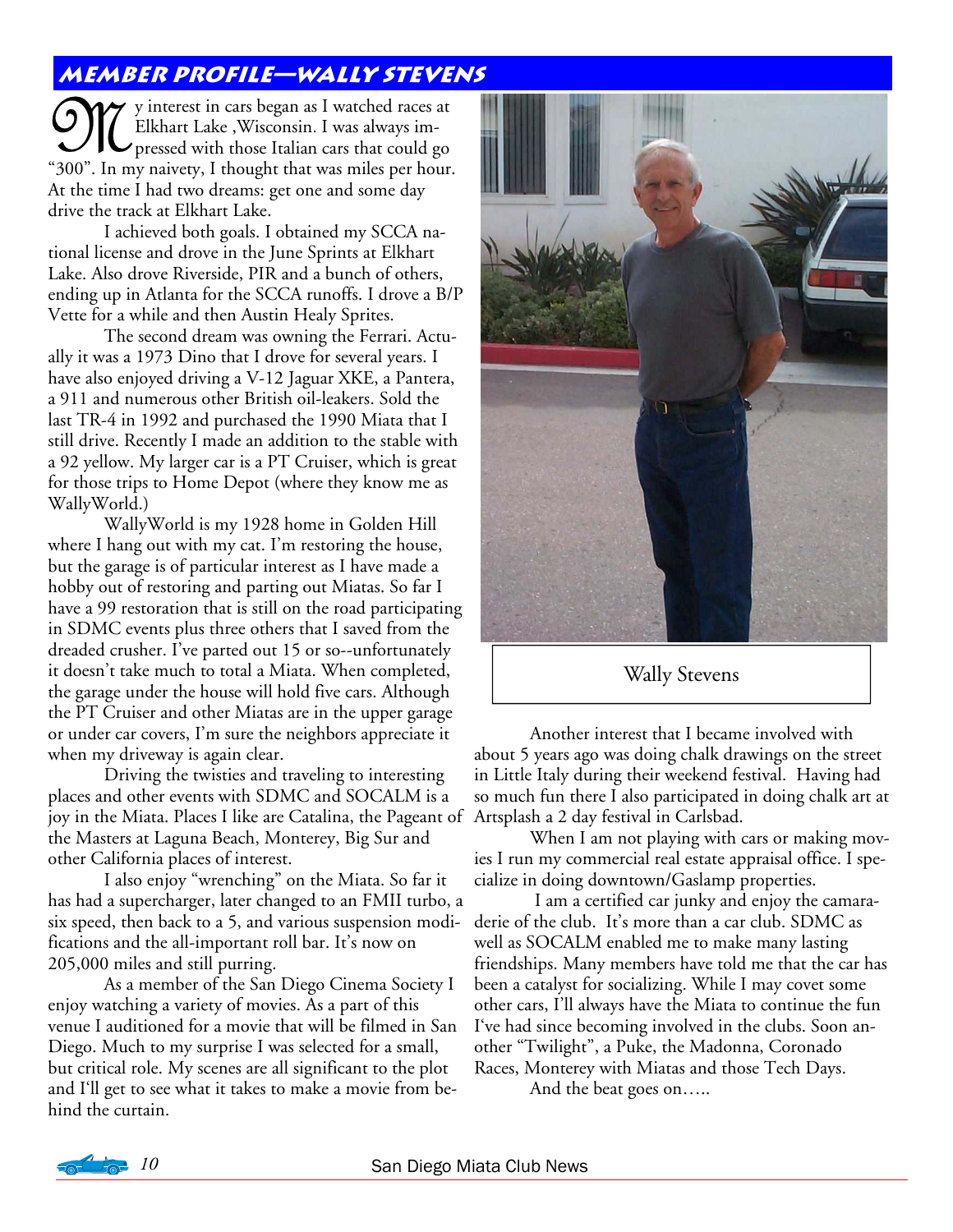# **Classified Ads**



Classified ad space is provided free of charge to members only. Ads include your first and last name, telephone number,<br>and e-mail e-mail each submis-<br>sion Must

agree with current club roster. Send to: newsletter@sandiegomiataclub.org

 For Sale: Racing Beat single tip power pulse muffler for 99-04 Miata purchased brand new 10/18/04 and still installed on my 10AE. I love the muffler but now want to purchase Borla Sport Dual Exhaust. Still on vehicle and only approx 3,000 miles of use. \$150. Also have stock muffler removed at 30,000 miles for \$50. Alan Kagan @ 760-717-5800 alankagan@hotmail.com

For Sale: Carbon fiber Monsterflow intake and aluminum cool box for 99-05. \$150 Kevin at khaywood@qualcomm.com, ph 858-651-5167

 For Sale: COMBINATION TRACK/CARGO TRAILER. Harbor Freight 4' trailer w/12-inch wheels. Large-capacity storage pod (Sears roof-top carrier) can be removed in minutes to set up for track or autoX use. Two uprights for vertical tire mounts and small tool box included. Excellent Moore (619) 473-8295 moore28944@sbcglobal.net

 For Sale: 1999 Emerald Green, leather package, Torsen LSD, tan top, stock, 51,000 miles, \$9400/OBO. John Tellew 858-229-3439 or jtellew@san.rr.com.

 For Sale: 1999 Miata \$9500 Black with Tan Leather, 66,000 miles, CD / Bose Sound System, Power Windows, Mirrors & Antenna, Fog Lights, Keyless Remote, Car Cover, Dealer Serviced, Recent 60K, Check-Up, All Records, Garage Stored, Grant W 760-725-9902 H 760-729-9186 LejonvarnGE@i-mef.usmc.mil

 For Sale: 1999 Mazda Miata convertible, in showroom condition Only 20,000 miles, hardly ever driven. Black with leather interior, automatic 5 speed transmission, fully loaded. Must see to appreciate. Asking \$10,500 obo. Please call Kevin at (909) 393-6603 tk.smith1@earthlink.net.

 For Sale: 1999 Miata, white with black interior. Excellent condition. 5 speed, A/C PS, PB, PW, cruise control AM/FM CD. Must sell, just bought 10th Anniversary Edition. \$9950 or best offer. Please call Neil Monastero 760 758-5858 dynaglide@sbcglobal.net

 For Sale: Early 91 1.6l engine \$150, 91 5 spd tranny no grinds \$100, Jackson Racing 89-93 header. \$150, first generation wheels with Kumho victor racer tires 195/60 R14 40% tread left.<br>\$200. All items are pick up only cozmo-All items are pick up only cozmodave@cox.net

address with cludes Pioneer head unit with cd & remote consion. Must in each door, set in high grade sound insulation) condition. Currently licensed 'til 07. \$175. Joe Professionally maintained, and warranty-related For Sale: 2003 Miata - \$14,995/OBO Includes balance of the four year, 50,000 mile Mazda warranty; is transferable. Approx. value of carefully selected upgrades is almost \$3,300! Perfect condition, California car kept in a garage, never been in an accident. Low miles (under 10,000) Beautiful red exterior with black cloth interior (the seats were always covered so they are like new). Professionally installed, awesome-sounding audio system with plenty of power for use in a convertible: introl, Infinity speakers (woofer, tweeter & crossover and "Performance Teknique" amplifier (mounted out-of-the-way, behind the passenger seat). Very rare MAZDA FACTORY LIGHTWEIGHT "Club Sport" PERFORMANCE model (no A/C or power assisted steering) with a special "factorytuned suspension" and torque-sensing limited slip differential. This special Miata was designed for maximized performance as compared to all other 2003 Miata models. 16-inch alloy Mazda wheels. Five-speed manual transmission. Mazda factory sport suspension upgraded with externally adjustable KONI shocks and Racing Beat larger diameter front swaybar (all professionally installed). Autopower rollover bar with SFI elliptical padding or email at jtbob@teamvoodoo.com (provides more padding closer to the occupants' heads) and custom, professionally upholstered black cover. Professionally reupholstered boot cover to fit around base of rollover bar, all plastic interior pieces carefully trimmed around base of rollover bar. GoodWin Racing polished stainless steel, nice-sounding exhaust. - Original parts (Bilstein shocks, stock front swaybar, exhaust, etc.) were kept, are also like new and are included. updates performed (including the clutch update), by the selling Mazda dealer. I did not intend to sell this car so I spared no reasonable expense and took the time to do the research and set it up just right. Jan Wagner (858) 792-9567 jwagner2@san.rr.com

> For Sale: 4 Stock steel wheels from 90 Miata. Tires mounted on them but stored for years - \$80. '90 Miata car cover - North Coast - \$20. Anne Henry 858-273-8460 altres10@earthlink.net

> For Sale: Complete set of four 14" BBS light weight spoke wheels mounted with as-new Dunlop D-60 A-2 tires. Complete set includes: 4 wheels, 4-center caps, 4-valve caps, center cap wrench, 4-tires SHOWROOM CONDITION! \$1000.00 firm. One 14" BBS light weight spoke wheel (complete set, but no tire). \$225.00; One BBS wheel CENTER CAP. \$60.00 ... Note: a special price may be possible for complete package. TAN TOP BOOT FOR M-1 (used, but in great shape). \$125.00

> David Bryan (619) 334-4624 dbryanzoo@aol.com

For Sale: 4 Stock steel wheels from 90 Miata. Tires mounted on them but stored for years - \$80 1 90 Miata car cover - North Coast - \$20 Anne Henry 858-273-8460 altres10@earthlink.net

 For Sale: from a 1994 Brilliant Black: Left & Right Tail Light Assembly \$40.00, Sun visors \$10.00, Tan Floor mats used \$20, Black Gas Bib \$5.00, front left & right Turn Signal Assembly \$40.00, Rear View Mirror \$5.00, BSP Tan Leather Style Bar Cover \$10.00,Brass and Chrome License Plate Frame with Logo \$10.00, Eye Ball

Vents Set of 4 \$20, 4 Side Markers \$20.00, Parking Brake Handle \$2.00, Gas Lid \$20.00, Oris Windscreen Case \$2.00, Miata Logo Factory Bra Used \$20.00, OEM Shift knob \$1.00 Stan Fry (909) 780-3963 or seagalfan4life@yahoo.com

 For Sale: 1990 White, base model Miata, AM/FM cassette, 5 speed, No A/C. New engine at 100,000 miles. Runs strong. Comes with Stylebar, tonneau cover, chassis braces and SDMC magnetics. Recently tuned with new timing belt and smogged. This car was responsible for 5 Dam Runs. Must sell as our other sports car must take its place in the garage. \$3200 OBO. Contact John & Joyce Richardson. 909-696-1892 or at miatajuan@hotmail.com

 For Sale: Silver 90, original owner, loving care. Good top with glass window. New engine at 93,165. Just smogged. Ready to roll. Body smooth. 152,000 miles. \$2950. Tom Sprague, 858/566-2254, tspraguepr@aol.com.

For Sale: 1992 Viscous Limited Slip Differential. Includes half-shafts and driveshaft, \$50. Racing Beat original 2-point Style Bar, \$20. For details, call Robert Holland at 858-541-0935

For Sale; Hard Dog double diagonal roll bar \$250 Came out of a 1995 with soft rear window. ( I don't THINK it works with glass windows). 1.6 Engine long nose crank 78,000 miles \$500. Several 1.8 engines and 5 speed transmissions. 10 AE seats \$600. Lots of suspension and other parts 1990 to 1999. Wally Stevens 619-232-2801 ext 313 or evenings 619-234-2858. Note new E-mail address Wallymiata@gmail.com

 For Sale: Parts from my '91 with 125K Miles, Strong Engine, 5-Speed Gear Box & Differential (With Prop Shaft & Axles) - Call for Details-Rick Keach 619-702-8077 or e-mail maigaberzins@aol.com

 Buying or selling your Miata or Miata accessories? You can do it for free on Miatamart— the Miata For Sale –web site, run by SDMC member Rainer Mueller. Check it out at www.miatamart.com.